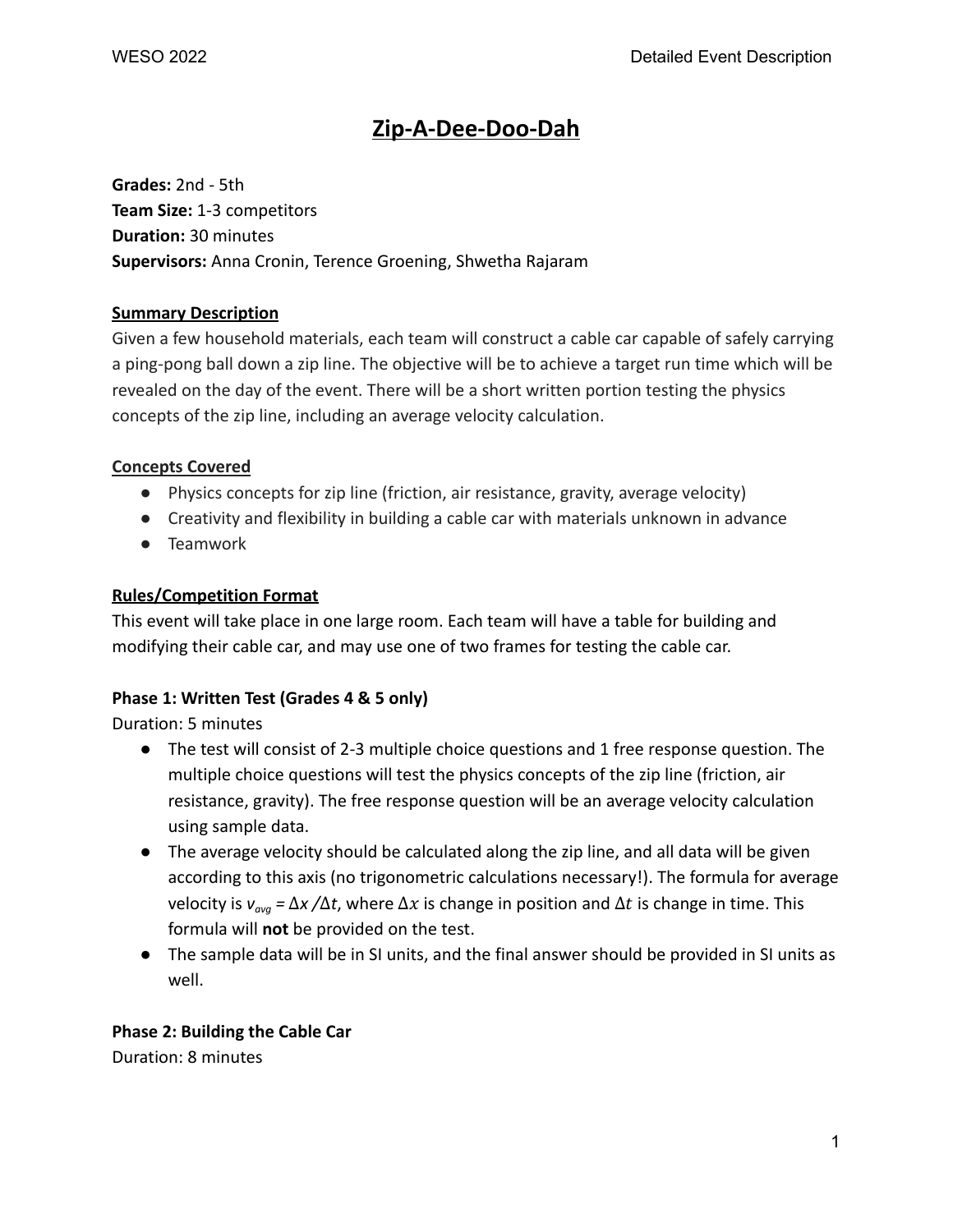The following materials will be provided to each school on the day of the competition:

- scissors
- tape
- glue
- calculator
- zip line harness

A **subset** of the following materials will also be provided:

- 3oz Dixie Bath Cups
- straws
- construction paper
- washers
- cardboard tubes
- paper clips
- yarn
- zip ties
- rubber bands
- pipe cleaners
- Using the materials listed, each team will build a cable car. The cable car will have to carry a ping-pong ball safely down the zip line.
- Target time and zip line dimensions will be disclosed to teams in this area.
- There will be 2 test zip lines in the build area of the room. This test line will not have the same dimensions as the competition zip line, but can be used, if teams wish, to ensure their cable car slides as they wish it to do.
- Each team is free to use any of the materials provided for the cable car, but should keep in mind that
	- Each team will have no longer than 30 seconds to attach the cable car to the harness.
	- Since there will be multiple runs, the cable car must be able to be returned to a "ready position" quickly.
- When the teams are satisfied with their cable car, they may queue for Olympiad Zip line.

#### **Phase 3: Testing and Modifying the Cable Car**

Duration: 15 minutes

● One area of the room will contain two zip line setups. Each team will perform 3 cable car runs. They may use any of the zip lines they wish, but may find more consistency if they do all of their runs on the same line.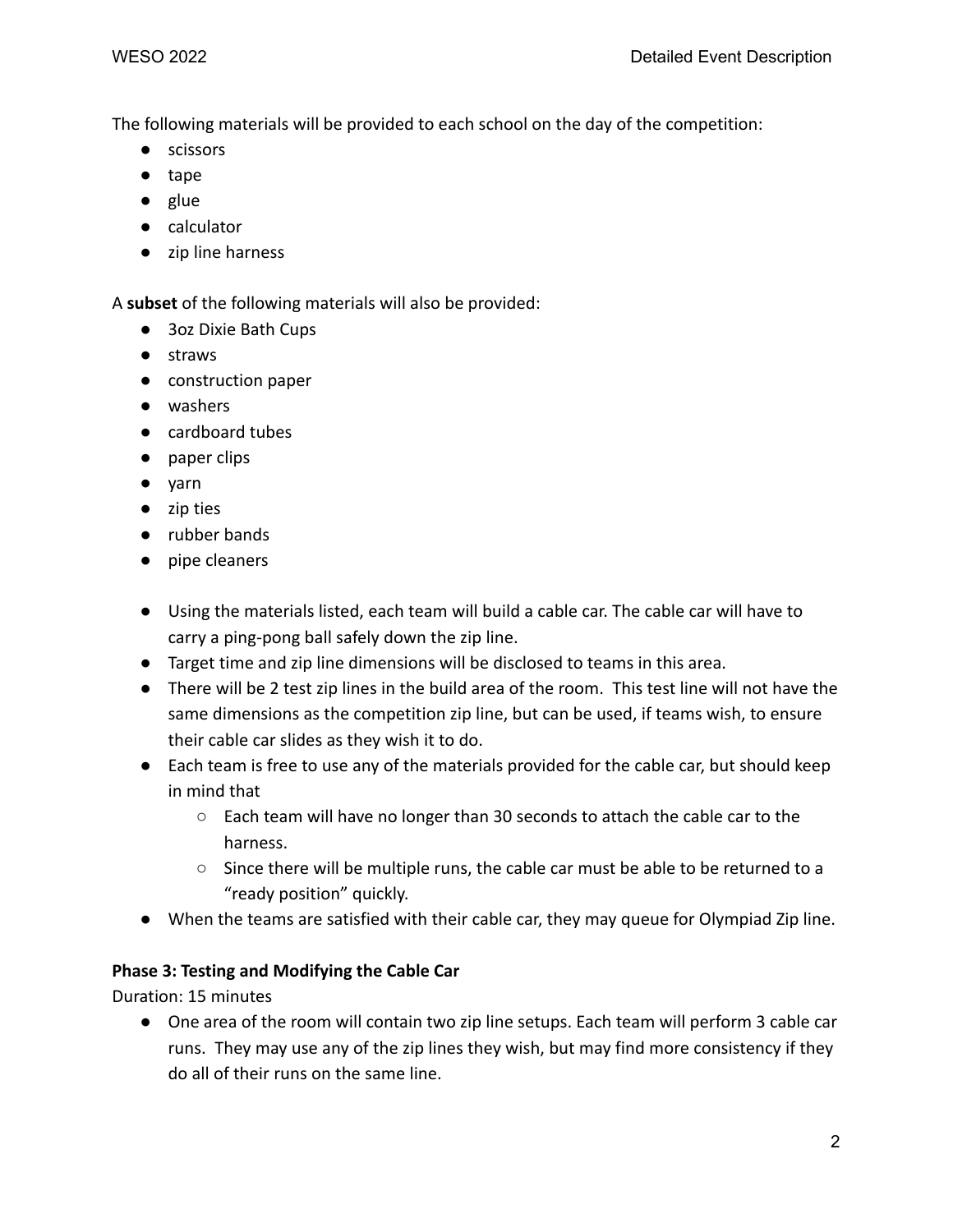- Each team will have no longer than 30 seconds to place the ping-pong ball in the cable car and attach their cable car to the harness on the zip line. Teams will release their own cable car. A step ladder will be positioned by the start for teams that need it. Volunteers will write the run time on an index card and return it to the team. Each team will then be responsible for detaching their cable car from the zip line.
- After the first and second runs, each team will have no longer than 2 minutes to modify their cable car as needed. No extra materials will be provided; each team is responsible for rationing their original materials.

## **Zip Line Setup**



The runtime of the cable cars will be measured using a system of two photogates ([http://www.arborsci.com/timer-and-photogates.html?ff=4&fp=636\)](http://www.arborsci.com/timer-and-photogates.html?ff=4&fp=636). The zip line frame is constructed from Unistrut beams to provide rigidity and allow for flexibility in length and drop. The zip line itself is Hillman Fasteners invisible cord (15 lb rating).

The vertical drop of the zip line will be about 1.2-1.5 meters (4-5 feet) and the horizontal distance covered between the photogates will be 3.0-4.6 meters (10-15 feet). The height of the cable car should not exceed 0.3 meters (1 foot), as that will be the approximate distance from the second photogate to the base of the setup. The line will be tensioned to approximately 5 lbs.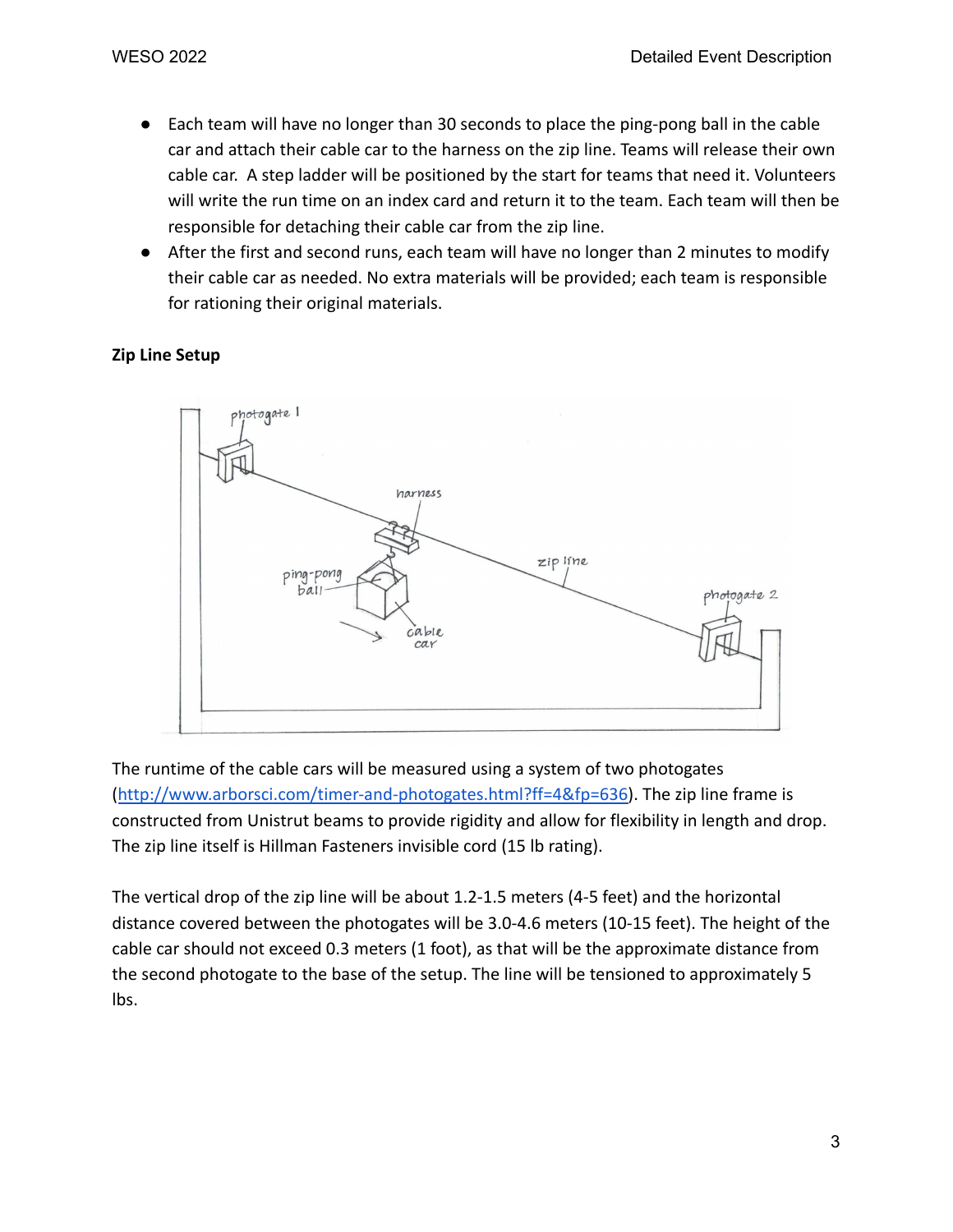## **Scoring**

Each team score will have two components:

Cable car score: Only the best run time (closest to the target time) of the three trials for each team will be considered. The team(s) with the least deviation from the target time will be given a cable car score of 1. The team(s) with the second lowest deviation will have a score of 2, and so on.

Written test rank (grades 4&5): Teams will be ranked based on their written test score, with the highest scoring team(s) receiving a rank of 1.

The final score for each team in grades 4&5 will be computed as follows: *Final score = cable car score + 0.2\*written test rank*

The team with the lowest final score will be the winner.

The following penalties will apply:

Runs where the cable car does not successfully traverse the entire distance of the zip line or where the ping-pong ball falls out of the cable car will **not** be considered in determining that team's best time. Teams will **not** be permitted to rerun their cable cars in these cases.

# **Tie Break Criteria**

In the case that teams have the same final scores, the range of the three run times will be used as a tiebreaker. The team with the lowest range will win the tie. If any of the participating teams have one or more penalties, the following rules will apply:

- The team with the most penalties automatically loses the tie.
- If there are multiple teams with the same number of penalties, the team with the lowest run time range over the non-penalized trials will win the tie.
- The written score will be used to break the tie as a last resort for grades 4 and .

# **Materials Distributed by WESO**

- Invisible Cord for Zip Line (Hillman Fasteners Invisible Cord, 25foot long, 15lb rated). Available at many local hardware stores (Stadium Hardware, True Value, etc.)
- Cable Car Harness (1.5" x 3" Komatex block with 2 cup hooks for Zip line and one cup hook to hang the cable car).

# **Additional Materials useful for practices**

● See list of potential materials